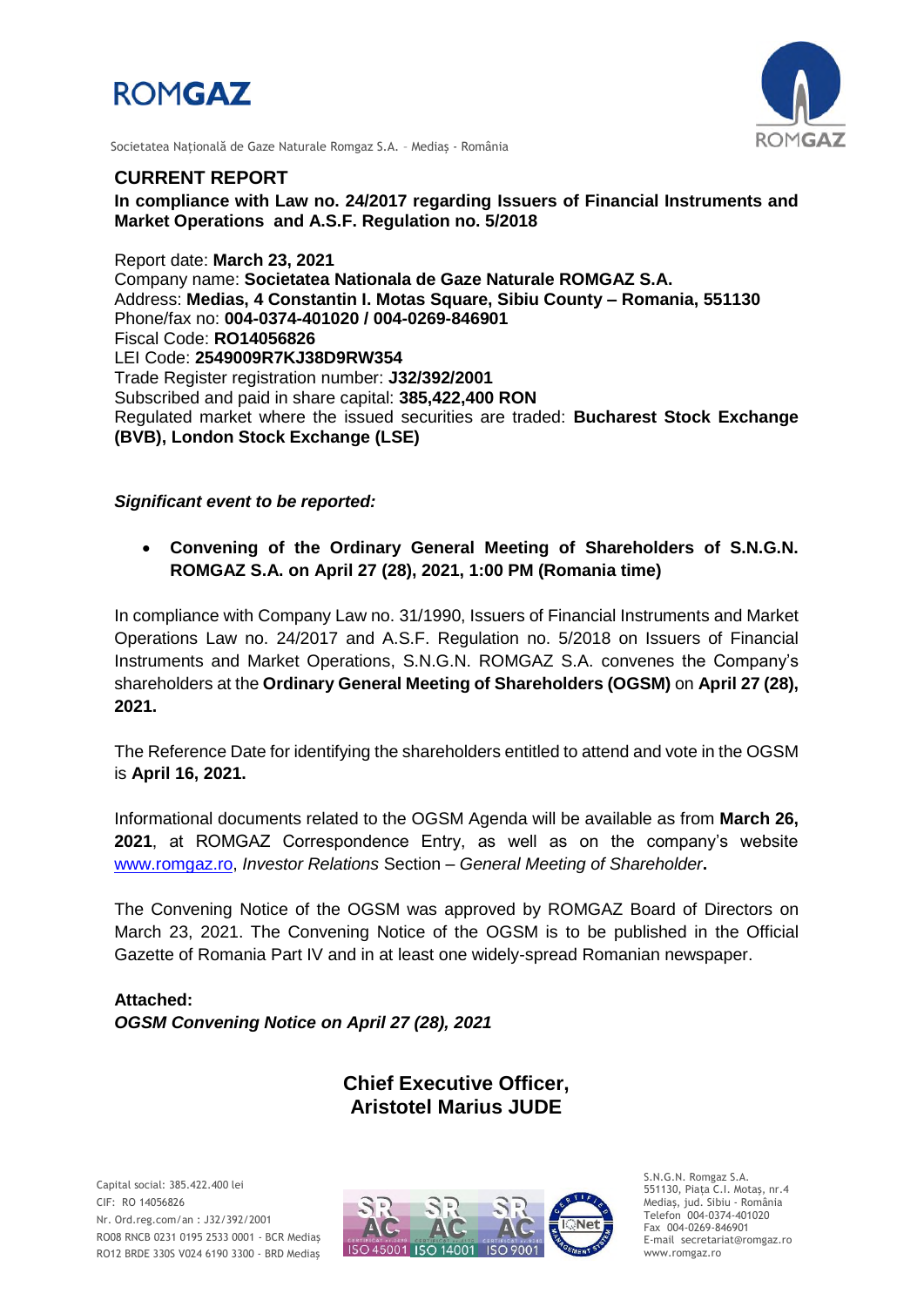

Societatea Naţională de Gaze Naturale Romgaz S.A. – Mediaş - România



## **C O N V E N I N G N O T I C E**

The Board of Directors of S.N.G.N. "ROMGAZ" – S.A., a company managed in an one-tier system, incorporated and operating under the laws of Romania, registered with the Trade Register Office of Sibiu Court under number J32/392/2001, fiscal code RO 14056826, having its headquarters at Medias, 4 Constantin Motas Square, Sibiu County, with a subscribed and paid up share capital of RON **385,422,400** (hereinafter referred to as "ROMGAZ" or the "Company"),

#### **CONVENES**

**the Ordinary General Meeting of Shareholders (OGMS) on April 27, 2021**, at **1:00 pm** (Romania Time at the SNGN ROMGAZ SA working point located in Bucharest, Sector 1, 59 Grigore Alexandrescu Street, 5th floor, having the following:

### **AGENDA**

- **Item 1 Consolidated Board of Directors' Report on the activity performed in 2020**
- **Item 2 Report of the Independent Auditor Ernst & Young Assurance Services S.R.L. on the Annual Individual Financial Statements of S.N.G.N. ROMGAZ S.A. for the year ended on December 31, 2020**
- **Item 3 Report of the Independent Auditor Ernst & Young Assurance Services S.R.L. on the Consolidated Financial Statements of S.N.G.N. ROMGAZ S.A. Group for the year ended on December 31, 2020**
- **Item 4 Approve the Annual Individual Financial Statements of S.N.G.N. ROMGAZ S.A. for the year ended on December 31, 2020 prepared in compliance with the International Financial Reporting Standards (IFRS) adopted by the European Union and the Order of the Ministry for Public Finances no. 2844/2016**
- **Item 5 Approve the Consolidated Financial Statements of S.N.G.N. ROMGAZ S.A. Group for the year ended on December 31, 2020 prepared in compliance with the International Financial Reporting Standards (IFRS) adopted by the European Union and the Order of the Ministry for Public Finances no. 2844/2016**
- **Item 6 Approve the net profit distribution for 2020**
- **Item 7 Approve the gross dividend per share distributed from the net profit achieved in 2020**



S.N.G.N. Romgaz S.A. 551130, Piața C.I. Motaş, nr.4 Mediaş, jud. Sibiu - România Telefon: 004-0374 - 401020 Fax: 004-0269-846901 E-mail: secretariat@romgaz.ro www.romgaz.ro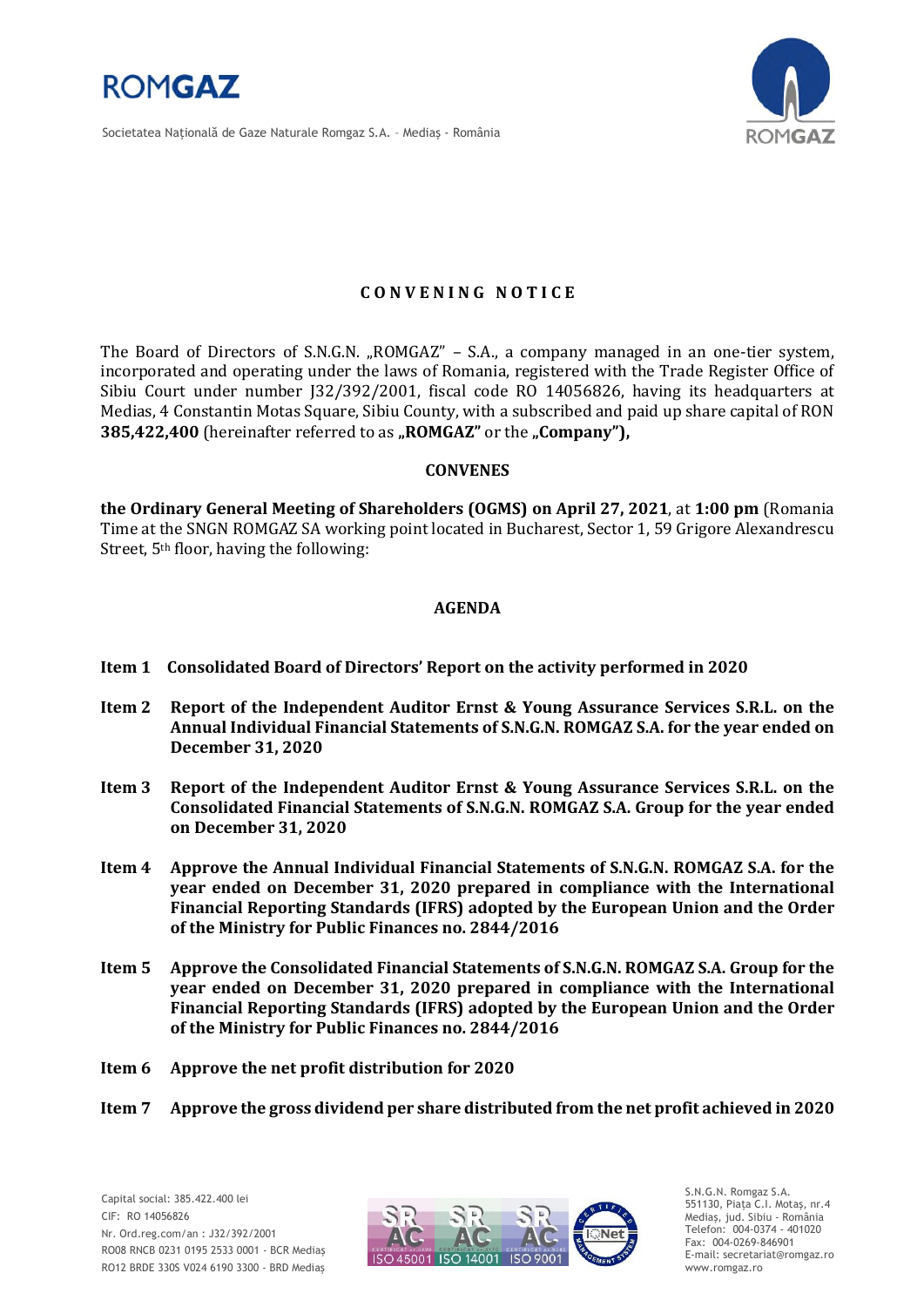- **Item 8 Approve distribution of amounts from retained earnings related to assets financed from the development quota**
- **Item 9 Approve the gross dividend per share distributed from retained earnings**
- **Item 10 Approve the total gross dividend per share distributed from the 2020 net profit and retained earnings**
- **Item 11 Establish June 30, 2021 as payment day, for payment of dividends due to shareholders**
- **Item 12 Approve the employees' participation to profit, in accordance with the provisions of Government Ordinance no. 64/2001**
- **Item 13 Annual Report of the Nomination and Remuneration Committee on remuneration and other benefits granted to directors and managers during the financial year 2020**
- **Item 14 Approve the budgetary discharge of the BoD members for financial year 2020**
- **Item 15 Information regarding the economic-financial inspection conducted by ANAF at S.N.G.N. ROMGAZ S.A.**
- **Item 16 Report on payments made to governments in 2020**
- **Item 17 Approval of the Remuneration Policy of S.N.G.N. ROMGAZ S.A. directors and managers**
- **Item 18 Establish June 8, 2021 as the Record Date, namely the date for identifying the shareholders that benefit from dividends or other rights and who are affected by Resolution of the Ordinary General Meeting of Shareholders**
- **Item 19 Establish June 7, 2021 as Ex-Date representing the date falling one settlement cycle minus one business day before the Record Date, as of which the financial instruments provided under the corporate bodies' resolutions are traded without the rights resulting from such resolution**

#### **Item 20 Authorise the Chairman and the Secretary of the meeting to sign the Resolution of the Ordinary General Meeting of Shareholders**

Only shareholders who are registered as S.N.G.N. "ROMGAZ" S.A. shareholders on **April 16, 2021** (**the "Reference Date"**) in the Company's Register of Shareholders kept and issued by Depozitarul Central S.A. (Central Depositary) may attend and cast their votes in OGMS.

Informational documents related to the items of the OGMS agenda, the draft of resolutions proposed to be adopted by OGMS will be available as from **March 26, 2021,** on working days, at the registry desk of the Company located in Medias, 4 Constantin Motas Square, Sibiu County, Romania, postal code 551130 ("ROMGAZ Correspondence Entry") as well as on the website of the Company [\(www.romgaz.ro\)](http://www.romgaz.ro/). **ROMGAZ Correspondence Entry** is open every business day, as well as on Saturday, April 24, 2021, and Sunday, April 25, 2021, between 7:30 am – 3:30 pm (Romania time). The shareholders of the Company may obtain, upon request, copies of the documents related to the items included on the OGMS agenda.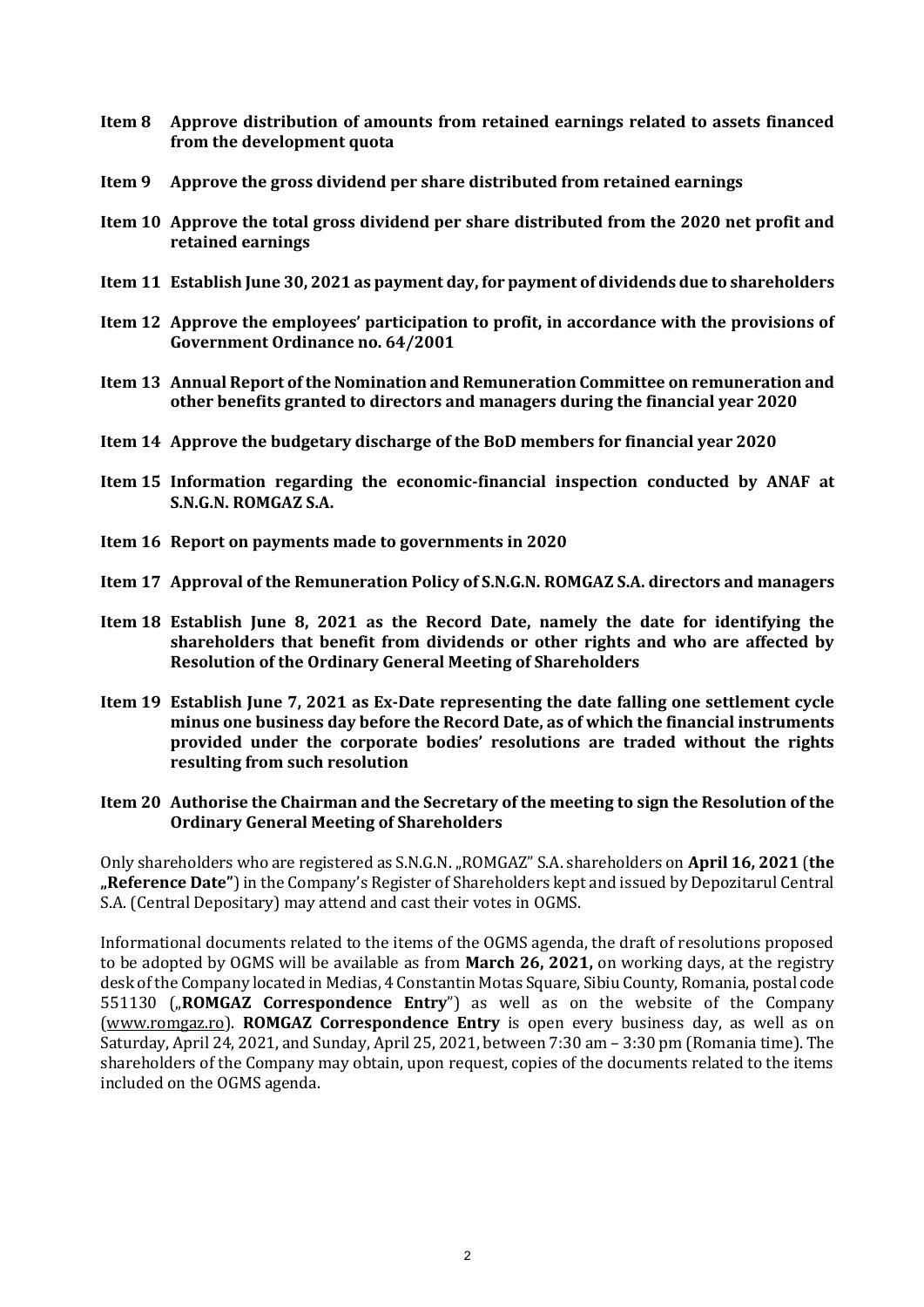One or more shareholders representing, individually or jointly, at least 5% of the share capital of the Company may demand, through a request submitted to the Board of Directors of the Company:

- a) the insertion of additional items on the agenda of the OGMS;
- b) approval of draft OGMS resolutions for the items included on the agenda of the OGMS or for new items proposed to be included on the agenda.

The request to add new items on the agenda of the OGMS shall be made in writing and it will fulfil cumulatively the following conditions:

- a) it will include the last and first name, identity card type, serial number and number of the identity card, permanent residence or residence, as the case may be, and citizenship of the shareholder/shareholders, if the request is filed by one or more shareholders acting as natural person, and/or the name, registered office address, the shareholder/shareholders registration number and the name of the institution/authority where the shareholder, legal person, has applied to obtain the legal status, if the request is filed by one or more shareholders acting as legal persons;
- b) it will include, as the case may be, the last name, first name, personal identification number and citizenship of the legal representative/representatives who file the request on behalf of the shareholder/shareholders;
- c) it will include, as the case may be, the last name, first name, personal identification number and citizenship of the conventional representative/representatives, natural persons, and/or name, registration number of the shareholder/shareholders and the name of the institution/authority where the shareholder, legal entity, has applied to obtain the legal status, and the last name and first name of the legal representative of the conventional representative/representatives of the shareholder/shareholders, legal persons, who file the request on behalf and on account of the shareholder/shareholders;
- d) it will include the request to add new items on the agenda of the OGMS;
- e) it will include the request to submit for approval to OGMS the draft resolutions for the new items included in the request to add new items on the agenda;
- f) it will include the shareholder's, legal representative's or the conventional representative's signature, as the case may be,
- g) it will have as annex the draft resolution/resolutions submitted for approval of OGMS, and, as the case may be, the power of attorney mandating the conventional representative to request new items on the agenda of OGMS, on behalf and on the account of the shareholder/shareholders;
- h) it will be sent to and registered at ROMGAZ Correspondence Entry, in Romanian or English, by any type of courier service with proof of delivery, or by e-mail with incorporated extended electronic signature, in accordance with Law no. 455/2001 on the electronic signature, at [secretariat.aga@romgaz.ro](mailto:secretariat.aga%40romgaz.ro) by **April 12, 2021, 3:30 pm** (Romania Time). Both means of transmission shall be clearly marked with capital letters "FOR THE ORDINARY GENERAL MEETING OF SHAREHOLDERS OF APRIL 27, 2021".

The request for OGMS approval of draft resolutions for the items included on the agenda of OGMS shall be in writing, and, it will fulfil cumulatively the following conditions:

- a) it will include the last and first name, the identity card type, serial number and number, permanent residence or residence, as the case may be, and citizenship of the shareholder, if the request is filed by a shareholder, natural person, or the name, registered office address, the shareholder registration number and the institution/public authority where the shareholder, legal entity, has applied to obtain the legal status, if the request is filed by a shareholder acting as legal entity;
- b) it will include, as the case may be, the last name, first name, personal identification number and citizenship of the legal representative who files the request on behalf of the shareholder;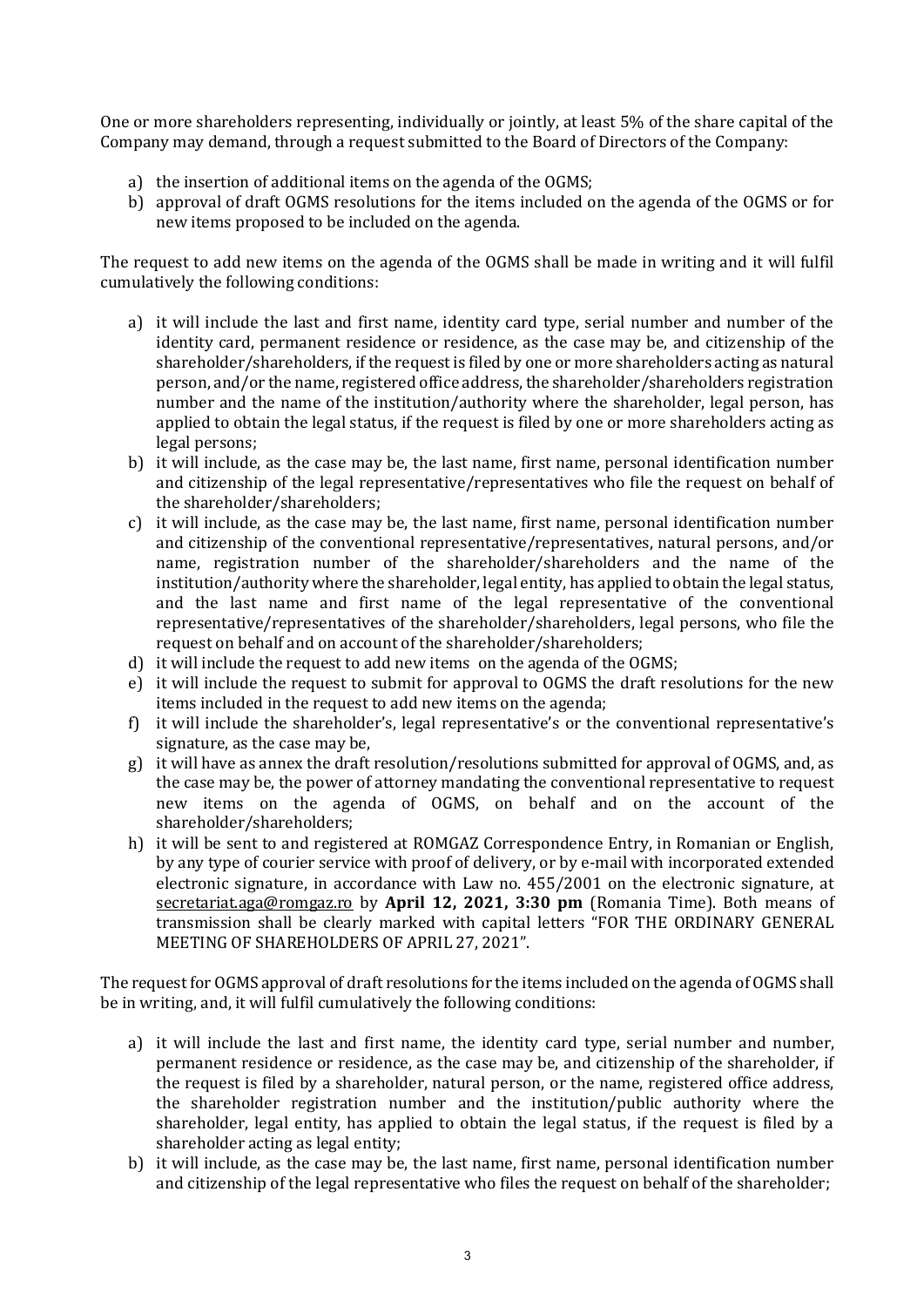- c) as the case may be, to include the last and first name, personal identification number, address and citizenship of the conventional representative natural person, or the name, registration number of the shareholder and the name of the public institution/authority where the legal person shareholder recorded to obtain legal personality, as well as the last and first name of the conventional representative's legal representative, legal person making the request on behalf and on account of the shareholder;
- d) to include the request to submit for OGMS approval of one or more resolution drafts for the items on the agenda;
- e) the signature of the shareholder, legal representative or as the case may be of the conventional representative;
- f) to attach the resolution draft/drafts requested to be submitted for approval of the OGMS and as the case may be, the power of attorney based on which the conventional representative expresses the request to submit for OGMS approval one or more resolution drafts for the items on the agenda, for and on behalf of the shareholder/shareholders;
- g) it will be sent to and registered at ROMGAZ Correspondence Entry, in Romanian or English, by any type of courier service with proof of delivery, or by e-mail with incorporated extended electronic signature, in accordance with Law no. 455/2001 on the electronic signature, at [secretariat.aga@romgaz.ro](mailto:secretariat.aga%40romgaz.ro) by **April 12, 2021, 3:30 pm** (Romania Time). Both means of transmission shall be clearly marked with capital letters "FOR THE ORDINARY GENERAL MEETING OF SHAREHOLDERS OF APRIL 27, 2021".

Starting with **April 15, 2021** the requests to add one or more additional items on the OGMS agenda, as well as the requests to submit for approval of the OGMS resolution drafts for the items included on the OGMS agenda may be reviewed at ROMGAZ Correspondence Entry or at <https://www.romgaz.ro/en/aga>

Company shareholders may address questions and request an answer to such questions related to items on the OGMS agenda.

The application requesting an answer to the addressed questions related to the items of the OGMS agenda, shall be made in writing and it will fulfil cumulatively the following conditions:

- a) the last and first name, type of identity document, series and number of the identity document, address and, as the case may be, residence and citizenship of the shareholder if the application is made by a shareholder natural person, or the name, address of the registered office, registration number of the shareholder and the name of the public institution/authority where the legal person shareholder is registered to obtain legal personality, if the application is made by a legal person shareholder;
- b) as the case may be, to include the first and last name, personal identification number and citizenship of the legal representative that makes the request on behalf and on account of the shareholder;
- c) as the case may be, to include the last and first name, personal identification number, address and citizenship of the conventional representative natural person, or the name, registration number of the shareholder and the name of the public institution/authority where the legal person shareholder recorded to obtain legal personality, as well as the last and first name of the conventional representative's legal representative, legal person making the request on behalf and on account of the shareholder;
- d) to include the request to receive an answer to the addressed questions related to the items on the OGMS agenda by indicating such questions;
- e) the signature of the shareholder, of the legal representative or a the case may be of the conventional representative;
- f) as the case may be, to attach the power of attorney based on which the conventional representative files the application to receive an answer to the questions related to the OGMS agenda, on behalf and on account of the shareholders;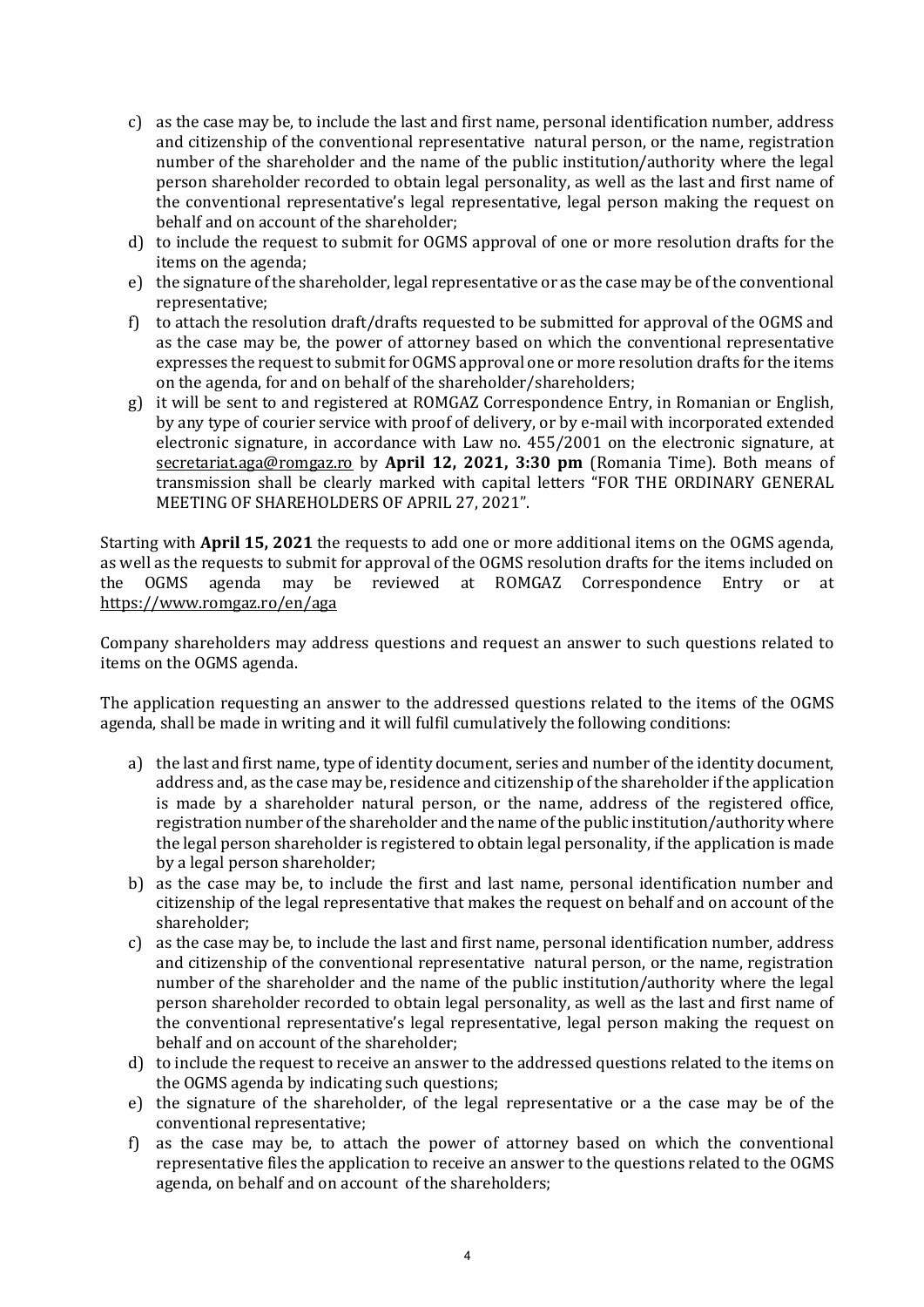g) it will be sent to and registered at ROMGAZ Correspondence Entry, in Romanian or English, by any type of courier service with proof of delivery, or by e-mail with incorporated extended electronic signature, in accordance with Law no. 455/2001 on the electronic signature, at [secretariat.aga@romgaz.ro](mailto:secretariat.aga%40romgaz.ro) by **April 20, 2021, 3:30 pm** (Romania Time). Both means of transmission shall be clearly marked with capital letters "FOR THE ORDINARY GENERAL MEETING OF SHAREHOLDERS OF APRIL 27, 2021".

Shareholders registered on the Reference Date in the Company's Register of Shareholders kept and issued by Depozitarul Central S.A. may attend the OGMS and may vote:

- i. in person direct vote;
- ii. through a representative with a special or general power of attorney;
- iii. by correspondence.

The special power of attorney form:

- a) will be available, in Romanian and English, as from **March 26, 2021** at ROMGAZ Correspondence Entry and on the Company's web page <https://www.romgaz.ro/en/aga>
- b) will include the shareholder identification method, the number of owned shares, as well as the voting options "for" or "against" or "abstain" for every issue to be voted upon;
- c) will be updated by the Company if new items are added on the agenda of the OGMS;
- d) will be filled in and signed by the shareholder, in three counterparts: one for the shareholder, one for the representative, and one for the Company.

The general power of attorney will be awarded by the shareholder acting as client, only to an agent as it is defined under Art. 2, Par. 1, point 20 of Law No. 24/2017 on issuers of financial instruments and market operations, or to an attorney-at-law.

If the representative of the shareholder/shareholders is a credit institution providing custodial services, it may participate and vote in the GMS if it gives an affidavit, signed by the credit institution's legal representative, stating:

- a) clearly, the name of the shareholders on whose behalf the credit institution participates and votes in the GMS;
- b) that the credit institution provides custodial services for that respective shareholder.

The special powers of attorney, the general powers of attorney and the affidavits of the credit institutions providing custodial services for one or more shareholders shall be transmitted/submitted in original copy, in Romanian or English the shareholder or by the credit institution, as the case may be, to ROMGAZ Correspondence Entry by any form of courier service with proof of delivery no later than **April 25, 2021, 11:00 am** (Romania Time), in sealed envelope, clearly marked with capital letters "FOR THE ORDINARY GENERAL MEETING OF SHAREHOLDERS OF APRIL 27, 2021".

The special powers of attorney, the general powers of attorney and the affidavits of the credit institutions providing custodial services for one or more shareholders, may be also sent by e-mail to the company at: [secretariat.aga@romgaz.ro](mailto:secretariat.aga%40romgaz.ro) having attached an incorporated extended electronic signature in accordance with Law No. 455/2001 on electronic signature, no later than **April 25, 2021, 11:00 am** (Romania Time).

The capacity as legal representative may be also proved by providing an excerpt issued by the Trade Register (or by another institution of similar authority of the resident country of the shareholder being a foreign legal person), in original or certified true copy, in case the shareholder did not provide, for whatever reason, appropriate information on his or her legal representative, to Depozitarul Central SA/participant, within 3 months from the date of his or her appointment/replacement.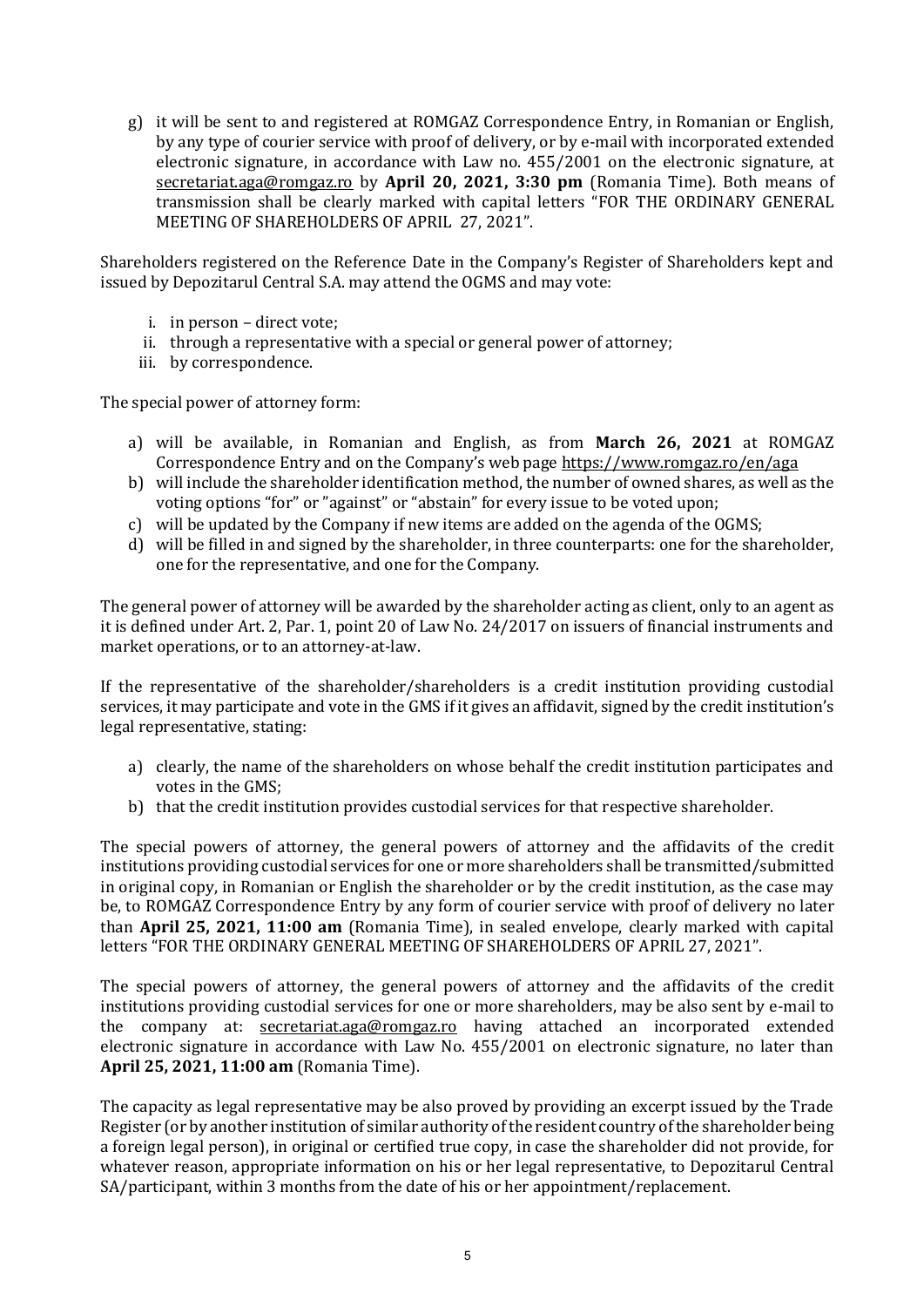Documents proving the capacity as legal representative, prepared in a foreign language other than English, will be accompanied by their certified translation into Romanian or English.

The shareholders of the Company may vote by correspondence, prior to OGMS, by using the voting ballot form for the vote by correspondence (the "Voting Ballot").

The Voting Ballot:

- a) will be available, in Romanian and English, as from **March 26, 2021** at ROMGAZ Correspondence Entry and on the Company's web page ([https://www.romgaz.ro/en/aga\)](https://www.romgaz.ro/en/aga);
- b) will provide the shareholder's identification method, the number of owned shares and the voting options "for" or "against" or "abstain" for each issue to be voted upon;
- c) will be updated by the Company if new items are added on the agenda of the OGMS;

The Voting Ballots shall be transmitted as original copies, in Romanian or English, to ROMGAZ Correspondence Entry, by any form of courier service with proof of delivery, or by e-mail at: [secretariat.aga@romgaz.ro,](mailto:secretariat.aga%40romgaz.ro) having attached an incorporated extended electronic signature in accordance with Law No. 455/2001 on electronic signature, no later **April 25, 2021, 11:00 am**  (Romania Time), clearly marked with capital letters "FOR THE ORDINARY GENERAL MEETING OF SHAREHOLDERS OF APRIL 27, 2021".

If new items are added on the Agenda, after publishing the Convening Notice, the templates of the special power of attorney and Voting Ballot will be available at ROMGAZ Correspondence Entry and on the Company web page [\(https://www.romgaz.ro/en/aga\)](https://www.romgaz.ro/en/aga), as from **April 15, 2021**.

The Voting Ballots/ special or general powers of attorn+ey which are not received at ROMGAZ Correspondence Entry or by e-mail until **April 25, 2021, 11:00 am** (Romania Time) shall not be counted towards the quorum and the votes validly cast in the OGMS.

If the agenda is supplemented/ updated and the shareholders do not submit their updated power of attorney and/or Voting Ballots, the special power of attorney and the Voting Ballots submitted prior to supplementation/update of the agenda shall be taken into account, only for the items included in the initial agenda, also included in the supplemented/updated agenda, for which they were issued.

Shareholders access in the meeting room, authorized to attend the OGMS, is allowed based on simple proof of identity, as follows:

- a) in case of shareholders being natural persons based on the identity document;
- b) in case of legal representative of the shareholder, legal person based on the identity document or of documents certifying the quality as legal representative of the shareholder legal person;
- c) in case of a conventional representative, the documents provided at letters a) or b) above, together with the special or general power of attorney.

Should the statutory quorum for convening the OGMS not be met on the first date, namely **April 27, 2021** the OGMS shall be convened on **April 28, 2021 at 1:00 pm** (Romania Time), at the same venue and with the same agenda. In the event of a new convening, **the Reference Date** for identifying the shareholders entitled to attend and vote in the OGMS is the same, namely **April 16, 2021.**

The rules established in this convening notice for organizing the OGMS meeting on April 27, 2021, shall be supplemented by legal provisions applicable to public companies whose shares are traded on the securities market.